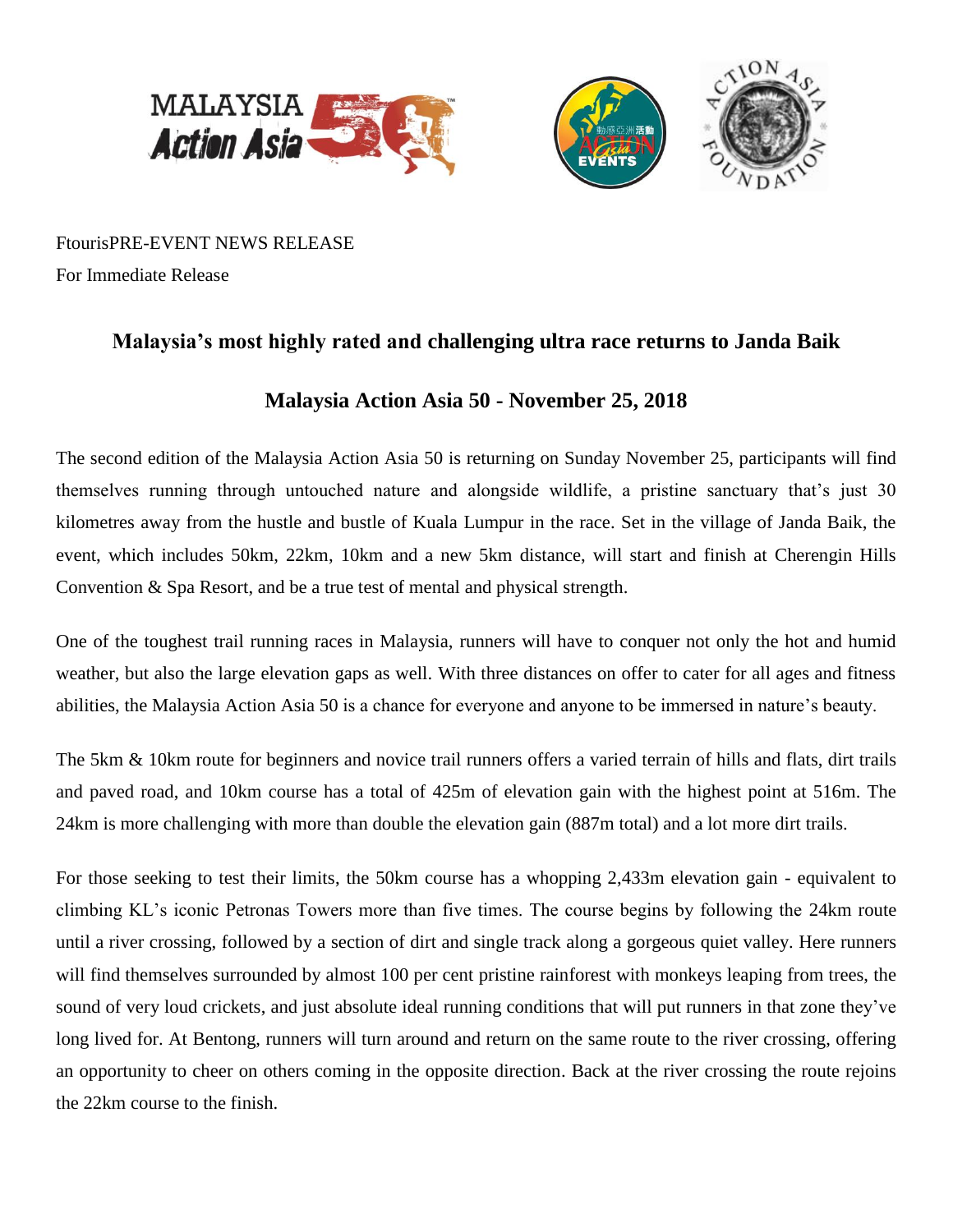

The flag off times will be 5am (50km), 7am (22km) and 7:15am (5km & 10km). To minimise environmental damage to the natural route and maintain a clean green environment in Malaysia, the Malaysia Action Asia 50 will be operating a strict no cup policy. Runners are advised to bring their own water bottles or hydration packs and refill them at the water checkpoints throughout the course.

#### **Race Info:**

| Event:    | Malaysia Action Asia 50                                                   |
|-----------|---------------------------------------------------------------------------|
| Date:     | November 25, 2018 (Sunday)                                                |
| Time:     | $50km - 5:00a.m$                                                          |
|           | $24km - 7:00 a.m$                                                         |
|           | $5km \& 10km - 7:15 a.m$                                                  |
| Location: | Cherengin Hills Convention & Spa resort, Janda Baik, Malaysia             |
| Distance: | 5km, 10 km, 22 km, 50 km                                                  |
| Course:   | http://www.actionasiaevents.com/our-events/upcoming-events/2018-malaysia- |
|           | nov50/course.html#content                                                 |

For more race details, please click below:

[www.actionasiaevents.com](http://www.actionasiaevents.com/)

[www.facebook.com/ActionAsiaEvent/](http://www.facebook.com/ActionAsiaEvent/)

- [www.instagram.com/actionasiaevents/](http://www.instagram.com/actionasiaevents/)
- [www.twitter.com/ActionAsiaEvent](http://www.twitter.com/ActionAsiaEvent)

[www.youtube.com/user/ActionAsiaEvents](http://www.youtube.com/user/ActionAsiaEvents) 

## **About Action Asia Foundation**

Since its inception in 1997 the Action Asia Foundation has promoted the idea that outdoor activities can play a crucial part in fostering an individual's personal development. Proceeds from Action Asia events help the work